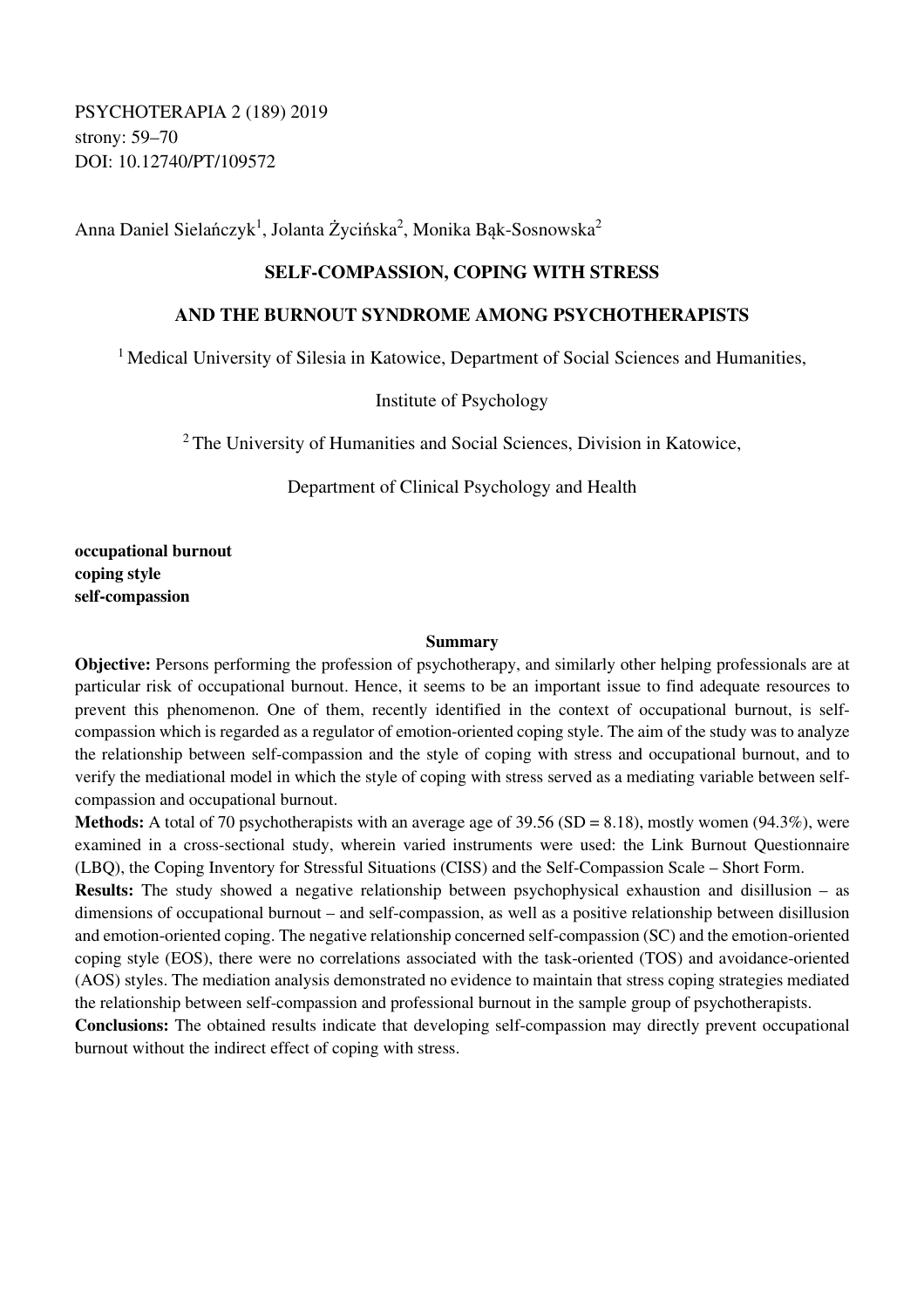## **Introduction**

One of the most highly appreciated and popular concepts clarifying occupational burnout was created by Ch. Maslach [1]. From this perspective, occupational burnout is the syndrome characterized by "emotional exhaustion, depersonalization / attitudinal hardening and a sense of decreased personal accomplishment which may occur in persons who work in professions based on contact with people" [2, p. 3]. Maslach and M.P. Leiter [3] developed a model showing a sequence of particular components of burnout. The first symptom of burnout is emotional exhaustion to be understood as a feeling of excessive fatigue and being depleted of emotional resources. If no remedial measures are taken within a reasonable period then it comes to the emergence of the distancing from difficulties / showing detached concern and withdrawal behaviour in the workplace, as well as to the objective approach to the client's / patient's symptoms. The second dimension of burnout is depersonalization / de realization disorder – a negative, cynical, and uncaring reaction toward care recipients. Persons with the burnout syndrome (BOS), who are in the final stage of the process triggered by chronic stress, demonstrate a lack of job satisfaction and unwillingness to perform specified roles, and also a loss of involvement. This is the third factor of occupational burnout, manifested by decreased job satisfaction, reduced personal accomplishment and working productivity, and furthermore, the tendency to underestimate one's own abilities. An additional dimension of burnout, namely professional disillusion, was introduced by M. Santinello [4]. Disillusion is associated with existential expectations, motivation to provide support for others, as well as self-efficacy related to the ability to complete a task successfully. Thus, occupational burnout is therein related to disillusion and loss of enthusiasm resulting from the confrontation of the individual vision and expectations in that area with reality.

In the light of definitions and research on the burnout syndrome, a significant impact of remedial measures is observed [5, 6]. Recent studies have revealed that stress which is not modified by remedial measures leads to a loss of strength and relatively permanent attitudinal changes that are typical for the burnout syndrome [7]. However, occupational burnout is not demonstrated by all professionals being in the same work context, therefore, there are grounds for presuming that individuals who use passive coping strategies in stressful situations have a higher burnout risk than those who are active and rational [4, 5]. A coping style is understood as a relatively constant, and specific for an individual, tendency for confronting a stressful situation and dealing with it [8].

Researchers have proposed three stress coping styles [9]. The first one is problem-focused and is used by persons who take action to solve a problem according to the cognitive transformation theory or an attempt to alter the problem causing the distress and think how to best handle the problem / by cognitive reappraisal. The emotion-oriented coping style characterizes people who tend to concentrate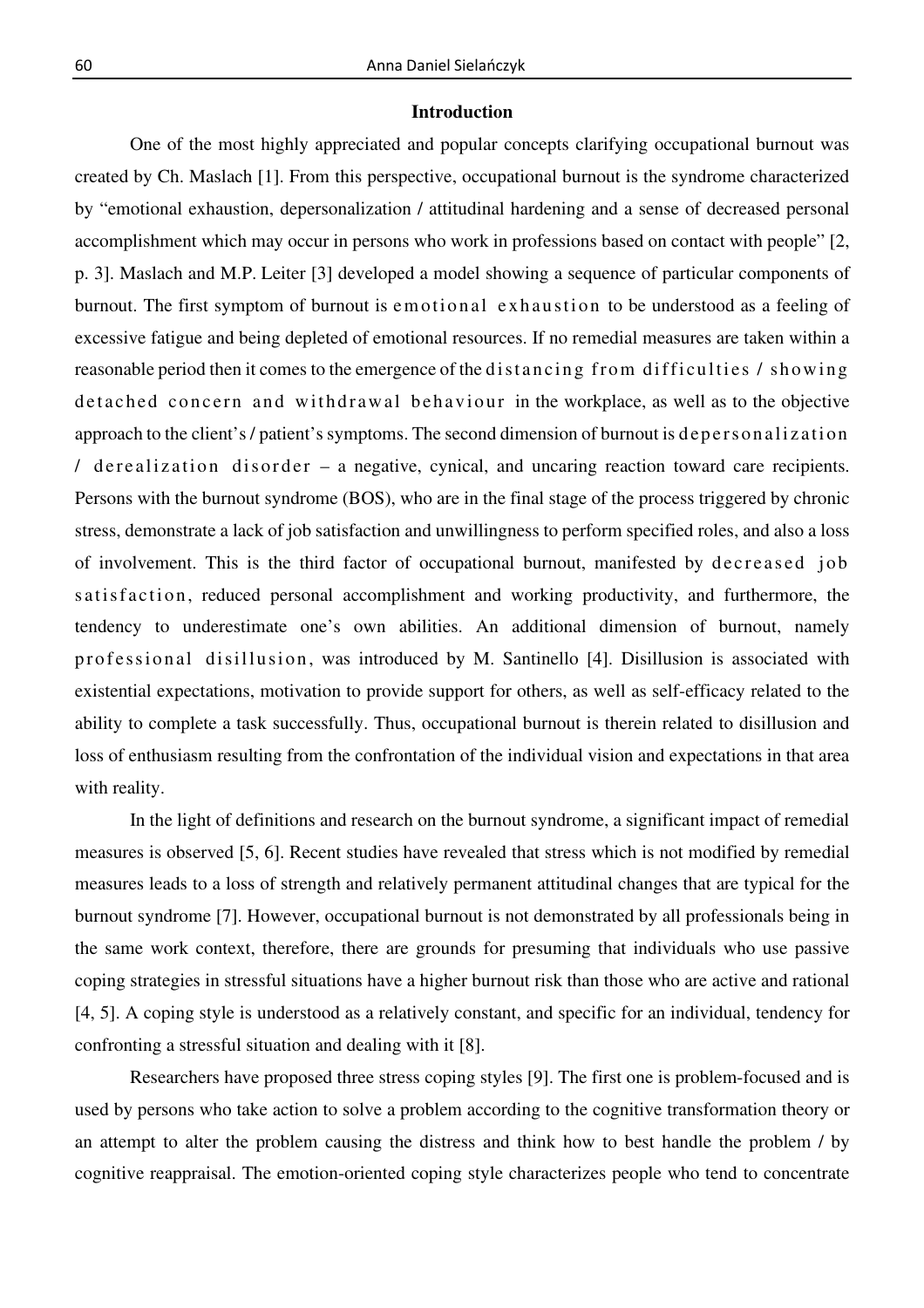on themselves and their own emotions. The third coping strategy is avoidance-focused, characterized by

the effort to avoid dealing with the stressor, i.e. thinking, cognition, or experience of stressful situations [9, 10]. This style can take two forms of dealing with stress. One form is engagement in alternative / surrogate activities (distraction seeking / DS), such as indulging on food, sleeping, reading, or watching TV; the other form of dealing with stress is searching for social activities (social diversion/ SD) [8]. Recent research has proven that the use of confrontation or emotion-focused strategies in difficult situations, in contrast to avoidance-oriented or task-focused styles, is related to a higher risk of occurrence of the burnout syndrome [11, 12].

Among personality constructs seen as significant to prevent occupational burnout, apart from coping strategies (task-focused or confrontation mechanisms), there are mentioned as follows: the internal feeling of control, self-efficacy, sense of humour, extraversion, and empathy [12]. A relatively new construct that prevents burnout in each of its dimensions seems to be self-compassion. According to K. Neff, self-compassion entails an accepting and warm attitude toward oneself that includes "being open and sensitive toward oneself in instances of pain, and at the same time experiencing care and kindness toward oneself, adopting understanding and non-judgmental conduct concerning own imperfections and failures, and also perceiving one's experiences as part of a larger human experience" [13, 14 p. 67]. Individuals with a higher level of self-compassion have greater life satisfaction and personal accomplishment [15], they are happier and more optimistic than those with a lower level of selfcompassion [15–17]. Also, there have been carried out studies revealing the correlation of selfcompassion and intrinsic motivation [17], higher emotional intelligence [18, 19] and variables which indicate a greater sense of closeness with other people [15, 19].

As defined by Neff, the author of the construct [13], self-compassion is comprised of three elements. The first element is self-kindness, i.e. accepting one's own mistakes and failures which means that an individual realizes that he / she is not always able to fulfill their own expectations and achieve their ideals. This understanding enables individuals to avoid stress, frustration, and excessive criticism. Another dimension is common humanity which refers to the perception of one's own experiences as part of a larger human experience. Common humanity aims at preventing frustration at the time of failure, furthermore, it protects against feelings of separateness and isolation. The last mentioned component is m ind fulness, which is the focused awareness of own feelings and bodily sensations but with any judgment taken out, as well as without any attempt at control, suppression, or inhibition. This approach to the self leads to considerably increased tolerance, and to a more positive attribution style about the own behavior as well as that of other people [13, 14].

Self-compassion has been recognized as a significant regulator of emotional adaptation in humans and of coping with stress [13, 14]. Recent studies have found that individuals with high self-compassion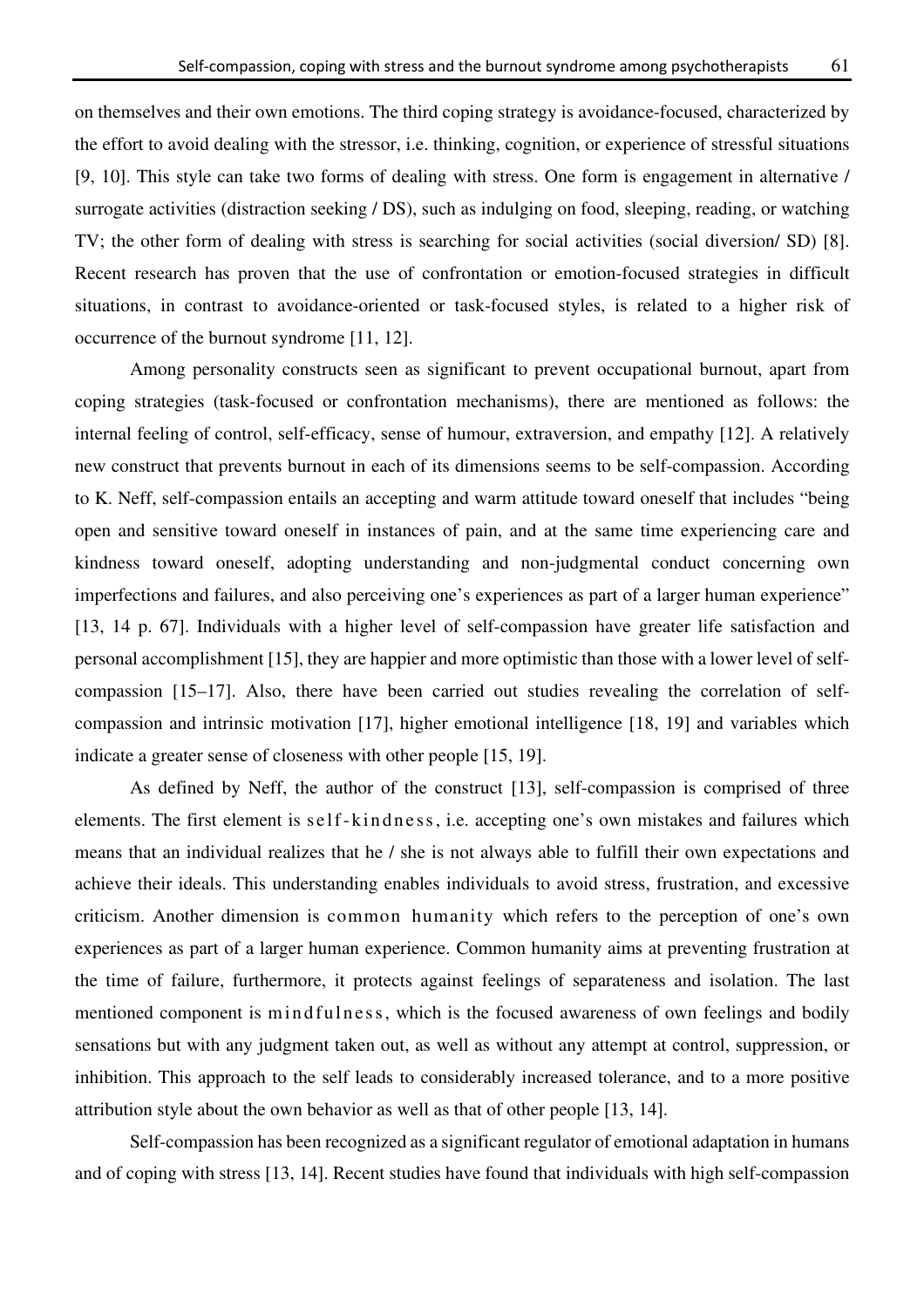attempt to understand their emotions (emotional processing), whereas they do not need to communicate them to others [16]. The research conducted by Neff at al. [18] also revealed correlations between selfcompassion and strategies being part of emotional coping with stress (the positive one referred to positive revaluation and acceptation, while the negative one – concentration on emotions, emotion release, and avoidance). Therefore, self-compassion may be treated as an adaptive approach to emotions, provoking the occurrence of proactive management strategies for coping with difficulties [13, 14]. Inconclusive research results were obtained with respect to the relationship between self-compassion and the taskoriented style (TOS). Self-compassion was significantly associated with active coping and planning [18], however, this association was not confirmed in further research [20, 21].

## **Objective of the research**

The purpose of the study was the analysis of dependencies between self-compassion, stress coping styles and occupational burnout, as well as the assessment of the impact of the stress coping style as a mediator in the relationship between self-compassion and occupational burnout.

Currently, self-compassion is considered as a significant psychological construct, which plays a self-regulatory role. It may play an essential role to understand affective states and expression of "the I" [14]. Therefore, it may be treated as the primary process in relation to stress coping styles and occupational burnout, being phenomena associated with difficult situations.

Referring to the components of self-compassion: kindness for oneself, common humanity and mindfulness, it may be assumed that self-compassion will regulate (reduce) the level of occupational burnout and lead to the application of more adaptive forms of coping with stress. The mechanism of emotional self-regulation through self-compassion consists in identifying, understanding, and expressing emotions in an adaptive manner [13, 22]. Presumably, the stress coping style will perform a mediational role between self-compassion and occupational burnout (precisely: the task-oriented style (TOS) will be positively related to self-compassion, wherein the emotion-oriented (EOS) and avoidance styles (AOS) - negatively), and further – indirectly, it will lead to preventing occupational burnout. The relationship between these variables is reflected in Figure 1.



Figure 1. **Research Model – own study**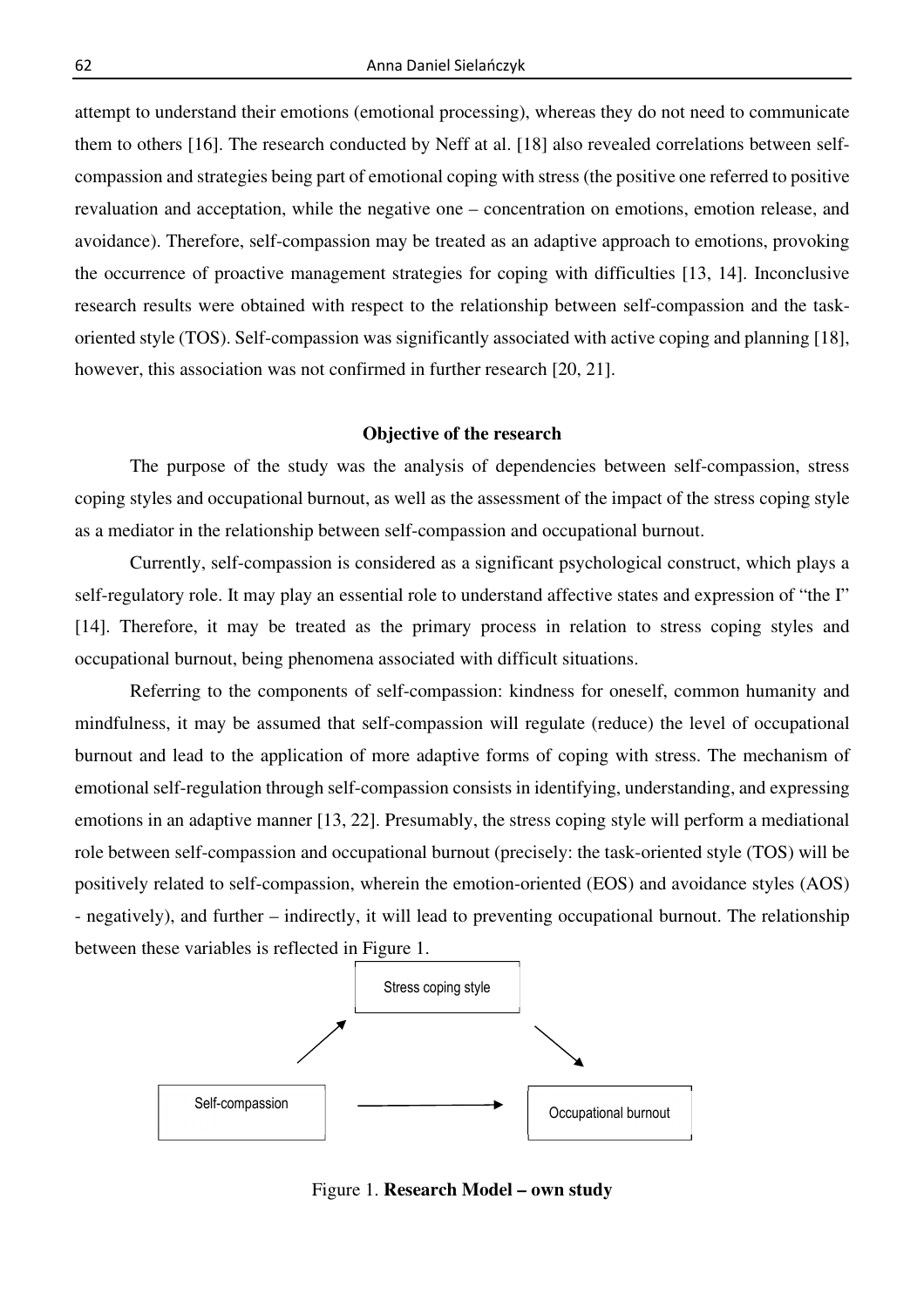The adopted scheme of correlations among variables should be taken with great caution, and should be only considered as a research hypothesis, primarily due to a correlative nature of studies conducted so far, and also because of the lack of research conducted among psychotherapists, which is the group of professionals in which the said research model is going to be verified.

#### **Method**

### Study participants

The study sample included 70 psychotherapists ranged in age from 26 to 63 ( $M = 39.56$ ; SD = 8.18), the overwhelming majority were females (94.3%). The participants reported from 1 to 30 years of work experience (M = 7.94; SD = 6.77). Most of the respondents were married (57.1%) or in cohabitating unions (22.9%), whereas the remainder reported being single (20%). The majority of the participants in the sample (64.3%) had children. 62.7% of the tested psychotherapists were employed in state institutions, whereas  $37.1\%$  – in private entities. Most of them, that is as much as  $88.6\%$  of the participants, indicated therapy with individual counseling as their dominant type of conducted economic activity. The majority of the therapists in the sample underwent therapy themselves (87.1%) and provided their own clinical work for supervision (94.3%). A detailed description of the sample group is presented in Table 1.

|                                 |                     | n              | $\%$ |
|---------------------------------|---------------------|----------------|------|
| Gender                          | females             | 66             | 94.3 |
|                                 | males               | 4              | 5.7  |
|                                 | single              | 14             | 20.0 |
| Marital status                  | married             | 40             | 57.1 |
|                                 | in cohabiting union | 16             | 22.9 |
| Having<br>children              | yes                 | 45             | 64.3 |
|                                 | no                  | 25             | 35.7 |
| Nature of<br>entity/ provider   | state               | 44             | 62.9 |
|                                 | non-state           | 26             | 37.1 |
| Dominant type                   | individual          | 62             | 88.6 |
| of conducted                    | family              | 3              | 4.3  |
| therapy                         | couple              | 3              | 4.3  |
|                                 | addiction           | $\overline{2}$ | 2.8  |
| Own therapy<br>of the therapist | yes                 | 61             | 87.1 |
|                                 | no                  | 9              | 12.9 |
| Working under<br>supervision    | yes                 | 66             | 94.3 |
|                                 | no                  | 4              | 5.7  |

Table 1. **Demographic description of the psychotherapists in the study**  $(N = 70)$ **.**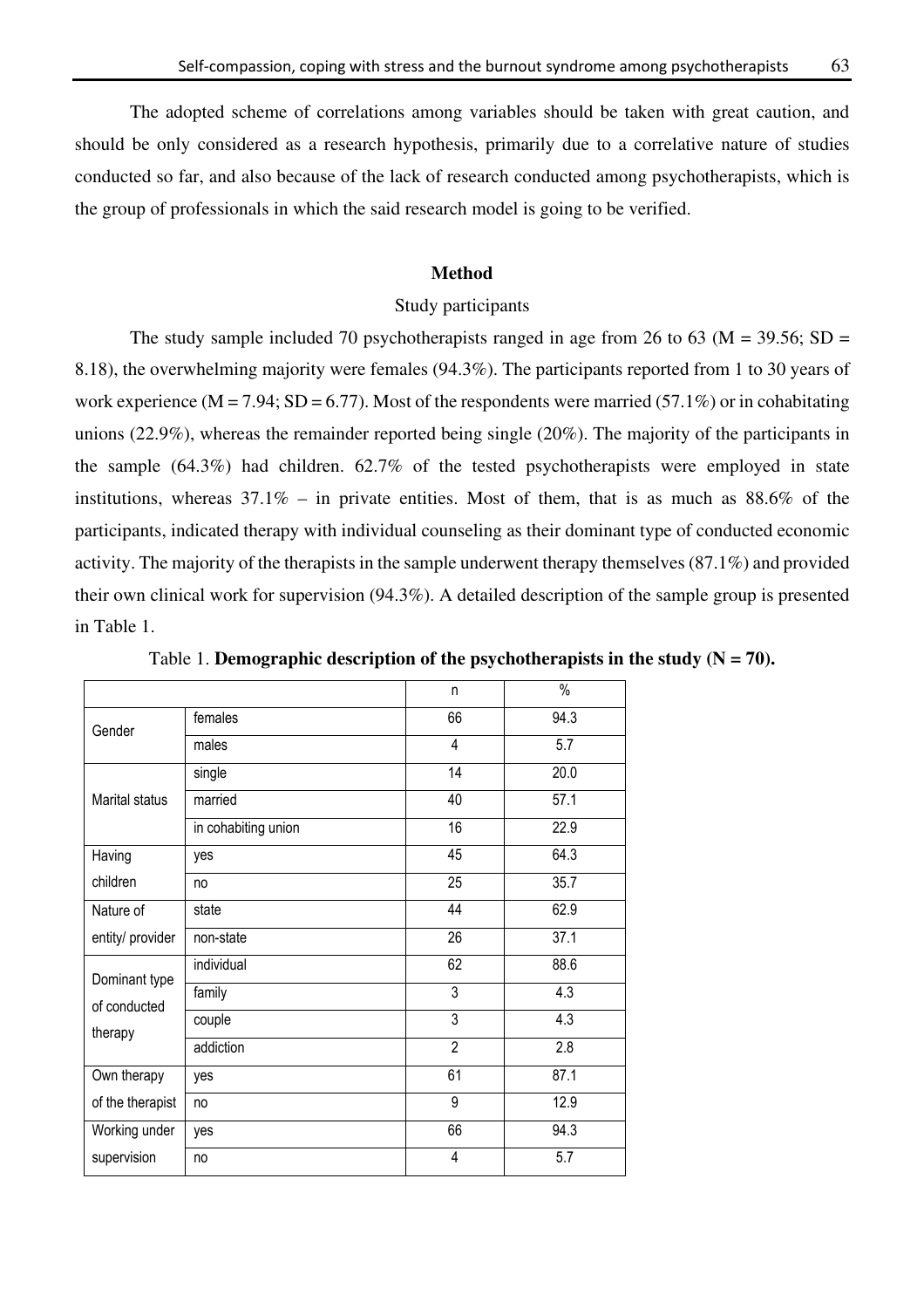In view of the quite homogenous characteristics of the sample group, demographic variables and other measurable characteristics related to professional activity were not assessed in terms of occupational burnout.

#### Research tools

In the cross-sectional study, the following questionnaires were used:

Link Burnout Questionnaire (LBQ), author: M. Santinello, in the Polish adaptation by A. Jaworowska [23]. The participants provide comments to each of the 24 statements contained in the research tool, on a 6-point answer scale ("never", "seldom", "once or more times per month", "more or less every week", "several times a week", "every day"). The questionnaire refers to four areas associated with occupational burnout: 1. Psychophysical exhaustion; 2. Deterioration of the relationship with the client; 3. Feeling of professional inefficacy; 4. Disillusion. The reliability of the LBQ subscales estimated with the method of Cronbach's alpha in our research was as follows (respectively to the presented subscales):  $1 - 0.77$ ;  $2 - 0.57$ ;  $3 - 0.49$ ;  $4 - 0.75$ . Similarly as in the original version, the internal consistency of the scale assessing professional efficacy is unsatisfactory, in the presented study this also refers to the scale measuring deterioration of the relationship with clients. For this reason, both those scales were excluded from further analyses.

The Coping Inventory for Stressful Situations (CISS) created by N. S. Endler and J. D. A. Parker, in the Polish adaptation by P. Szczepaniak, J. Strelau and K. Wrześniewski [8]. CISS consists of 48 statements related to various behaviours typical for people in distress. The respondents, by marking a proper number on a five-point scale, refer to each statement determining the frequency of a particular reaction (where 1 means never, 2 – very seldom, 3 – sometimes, 4 – often, and 5 – very often). Strategies of coping with stress were included in the form of three subscales: 1. Task-oriented style (TOS); 2. Emotion-oriented style (EOS); and 3. Avoidance-oriented style (AOS). Additionally, on the last subscale, two forms of demonstrating avoidance were singled out: substitution-based avoidance – distraction seeking (DS) and social diversion (SD). The assessment of cohesion coefficients for the CISS subscales with the method of Cronbach's alpha in this study was satisfactory: TOS – 0.75; EOS – 0.88; AOS –  $0.75$ ; DS  $- 0.75$  and SD  $- 0.76$ .

Self-Compassion Scale – Short Form (SCS-SF) by K. Neff [13] in the Polish adaptation by P. Holas. The scale consists of 12 diagnostic statements, *e.g*., "I try to see my failings as part of the human condition." The respondents in the sample evaluate the frequency of occurrence of their feelings and attitudes on a five-point scale, wherein: 1 means "almost never", and 5 – "nearly always". For further calculations, only the overall result of SCS-SF was used because the internal cohesion of the subscales in this questionnaire, measuring the dimensions of self-compassion (see: Introduction) was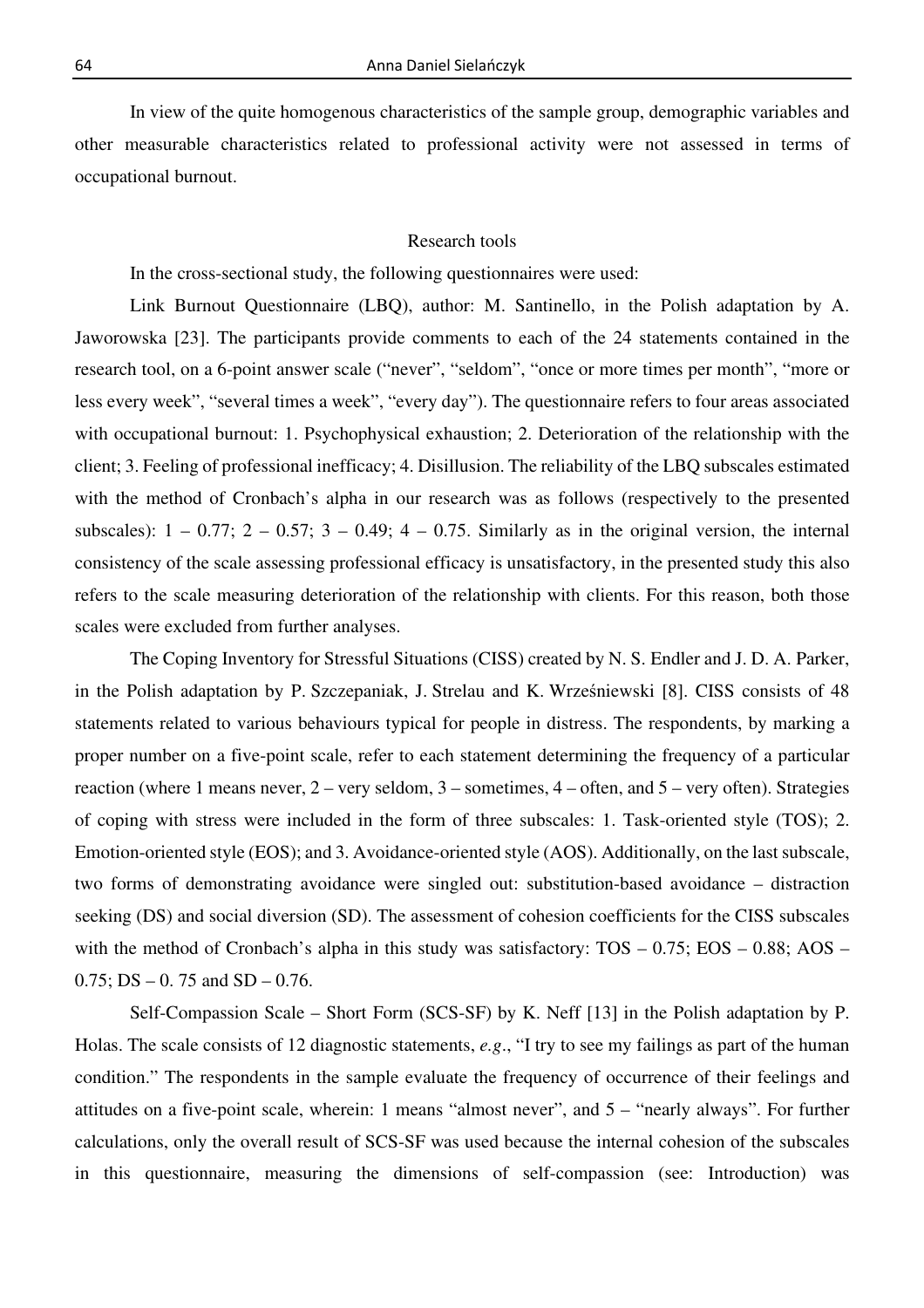unsatisfactory. In the presented study, Cronbach's alpha coefficient, calculated for the whole scale, was assessed as satisfactory – 0.88.

#### **Results**

The statistical analysis of sampled data was carried out with the use of the program IBM SPSS Statistics – version 23. Descriptive statistical analysis was performed, including the Shapiro-Wilk test for the assessment of normality regarding the distribution of all variables that were measured on the quantitative scale. Moreover, numerous Student's t-tests were performed, as well as correlation analyses and regression analyses. The mediation effect was analyzed with the application of the macro PROCESS for SPSS, developed by Andrew F. Hayes (version 2.16.2) [24].

#### **Relationship between self-compassion, coping with stress, and occupational burnout**

To test the hypothesis concerning the relationship between self-compassion and occupational burnout (its dimensions), Pearson's r correlation analysis was conducted. The results thereof demonstrate that each of the correlation coefficients is statistically significant, of negative value, and indicating a moderate strength of the relationship (see Table 2). A negative nature of the relationship between the analyzed variables indicates that the greater the self-compassion of the tested therapists, the lower the results they obtain in the particular dimensions of the Questionnaire of Occupational Burnout.

In further parts of the conducted statistical analyses, occupational burnout (its dimensions) was correlated with stress coping styles (see Table 2). Only the emotion-oriented style (EOS) turned out to co-occur statistically significantly, in a positive correlation, though, relatively weakly, with disillusion as a dimension of occupational burnout. These findings show that the greater the feeling of disillusion, the stronger the tendency in the tested therapists to concentrate on emotions when being in distress. All the other relations (also including the subscales of AOS / avoidance-oriented style) are of no statistical significance, at least at the level of  $p > 0.1$ .

Table 2. **Results of correlation: Pearson's correlation coefficient (r) between self-compassion,**  occupational burnout, and stress coping styles  $(N = 70)$ 

| Variables    |                    | Self-      | Stress coping style - focused on: (CISS) |         |           |  |
|--------------|--------------------|------------|------------------------------------------|---------|-----------|--|
|              |                    | compassion | task                                     | emotion | avoidance |  |
|              |                    | $(SCS-SF)$ | (TOS)                                    | (EOS)   | (AOS)     |  |
| Occupational | Psychophysical     | $-0.42***$ | $-0.04$                                  | 0.18    | $-0.07$   |  |
| burnout      | exhaustion         |            |                                          |         |           |  |
| (LBQ)        | <b>Disillusion</b> | $-0.45***$ | $-0.18$                                  | $0.24*$ | $-0.02$   |  |

*Explanations: \*p* < 0.05; *\*\*p* < 0.01; *\*\*\*p* < 0.001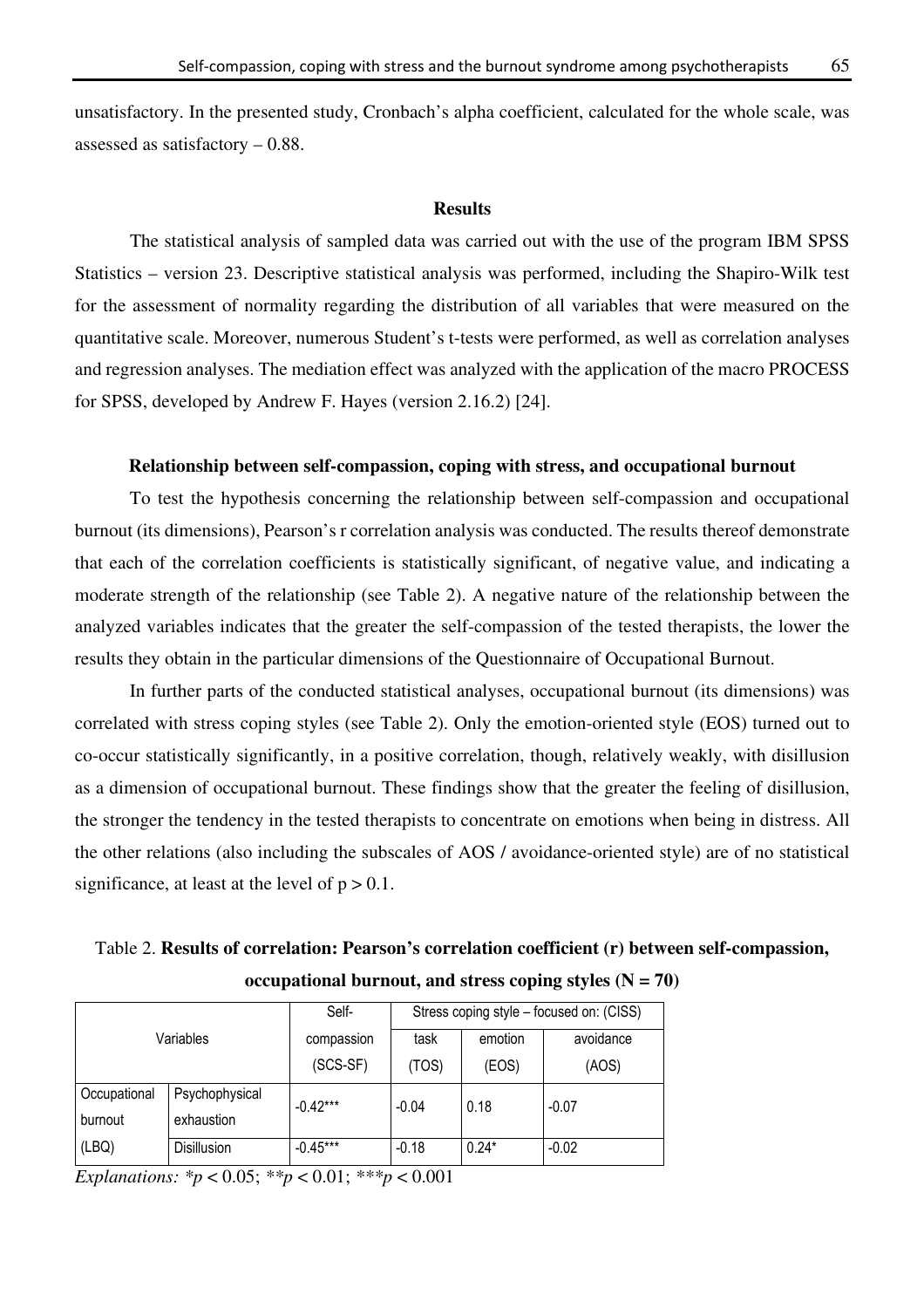#### **Relationship between self-compassion and stress coping styles**

In the next step, correlations analysis was performed, this time comparing self-compassion subscales with stress coping styles (see Table 3). In this case, only one relation is of statistical importance: the one referring to self-compassion (SC) and emotion-oriented style (EOS). This is a strong negative relationship which means that the greater the self-compassion in the tested therapists, the lesser their inclination to focus on emotions in distress. The remaining stress coping styles (including the subscales of AOS) are not correlated with an increase in self-compassion in the tested psychotherapists.

## Table 3. **Results of correlation: Pearson's correlation coefficient (r) between self-compassion and stress coping styles**

|                          | Stress coping style – focused on: (CISS) |            |           |  |
|--------------------------|------------------------------------------|------------|-----------|--|
| Variables                | Task                                     | Emotion    | Avoidance |  |
|                          | (TOS)                                    | (EOS)      | (AOS)     |  |
| Self-compassion (SCS-SF) | 0.02                                     | $-0.62***$ | 0.05      |  |

*\*\*\**p < 0.001

# **The mediational effect of stress coping styles in the relationship between self-compassion and occupational burnout**

To test the hypothesized model concerning the mediational effect of stress coping styles in the relationship between self-compassion (predictor) and occupational burnout (independent variable), mediation analysis was performed. It should be pointed out that according to R. Baron and D. Kenny's classic approach [25], the mediational effect can be tested when there are significant statistical relationships / correlations between all variables and the relationship between the mediator and a dependent variable is assessed with the independent variable being controlled for.

Given the previously obtained outcome of correlations, only one model was tested. Firstly, a regression analysis of self-compassion (predictor) together with disillusion as a dimension of occupational burnout (dependent variable) was performed. The relationship proved to be significant (β = -0.45, p < 0.001). Then, the relationship between self-compassion (predictor) and the emotion-oriented style (mediator) was examined. Also between those variables, a significant relationship was found ( $\beta$  = 0.62;  $p < 0.001$ ). The third step was the regression analysis including self-compassion and the emotionoriented style (EOS) as predictors of the dependent variable – occupational burnout. After including the mediator in the model, the relationship between self-compassion and occupational burnout was still observed to be statistically significant (β = -0.53; p < 0.001), whereas no significant correlation with the emotion-oriented style ( $\beta$  = -0.07; p > 0.05) was found. Despite this fact, mediation analyses were carried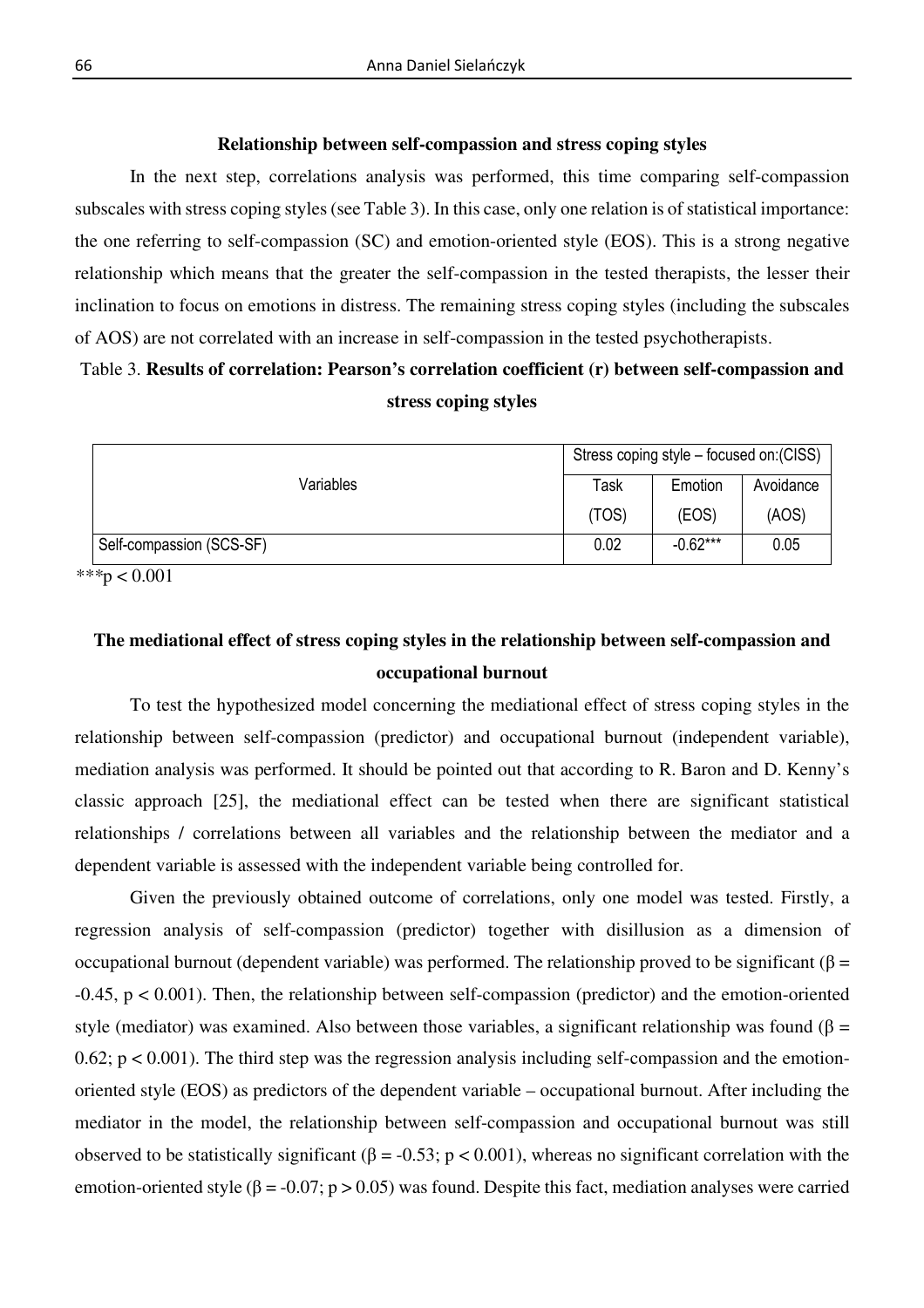out for exploration purposes, however – as expected – the obtained results did not indicate the presence of any significant mediational effect of coping strategies in the relationship between self-compassion and occupational burnout ( $Z = 0.49$ ,  $p > 0.05$ ).

#### **Discussion of results**

The purpose of the conducted study was to explore relationships between stress coping styles, self-compassion, and occupational burnout in psychotherapists. Furthermore, the study aimed at indicating whether stress coping styles play a mediating role between self-compassion and occupational burnout.

Correlations analyses have revealed that the higher the level of self-compassion in psychotherapists, the lower the observed level of occupational burnout in the dimension of psychophysical exhaustion and disillusion. The outcome is consistent with previous research [26–29]. Psychotherapists, due to the nature of their profession, may be at risk of exposure to isolation, which contributes to occupational burnout [30]. Hence, it appears that a higher level of self-compassion, in particular, the common humanity dimension, plays a role in coping with occupational burnout [29–31].

In addition, the obtained results indicate that the stronger the inclination to use the emotionoriented style in distress, the higher the level of occupational burnout. No such correlations were observed for the task-oriented style and the avoidance-oriented style. Other researchers note in their studies [13] that the application of functional strategies and measures allows to modify stressful situations and achieve previously set professional goals. In contrast, the use of inactive strategies has maladaptive effects and in consequence, makes it difficult to perform certain tasks. Our results, which do not confirm the dependencies presented by other researchers, are likely to be linked to the specificity of the sample group. In this study, nearly 90% of psychotherapists participate or have participated in their own therapy program, and almost 95% provide their work for supervision. Those factors may be recognized as preventing the occurrence of occupational burnout.

The analysis of the relationship between self-compassion and stress coping styles showed that the higher the level of self-compassion that was demonstrated by the therapists, the lower their tendency to cope with stress through concentration on emotions. There was no significant relationship found between self-compassion and the task-oriented or the avoidance-oriented coping style. The results confirmed previous findings that self-compassion is negatively related to concentration on emotions and their discharge [13–15, 17], however, in the presented study, this does not apply to avoidance. As regards the task-oriented style, also no correlation with self-compassion was confirmed [19, 22]. Therefore, the assumption can be established that individuals choosing the task-oriented style, do not need to focus on and observe their own emotions in difficult situations in view of a high level of confidence in their own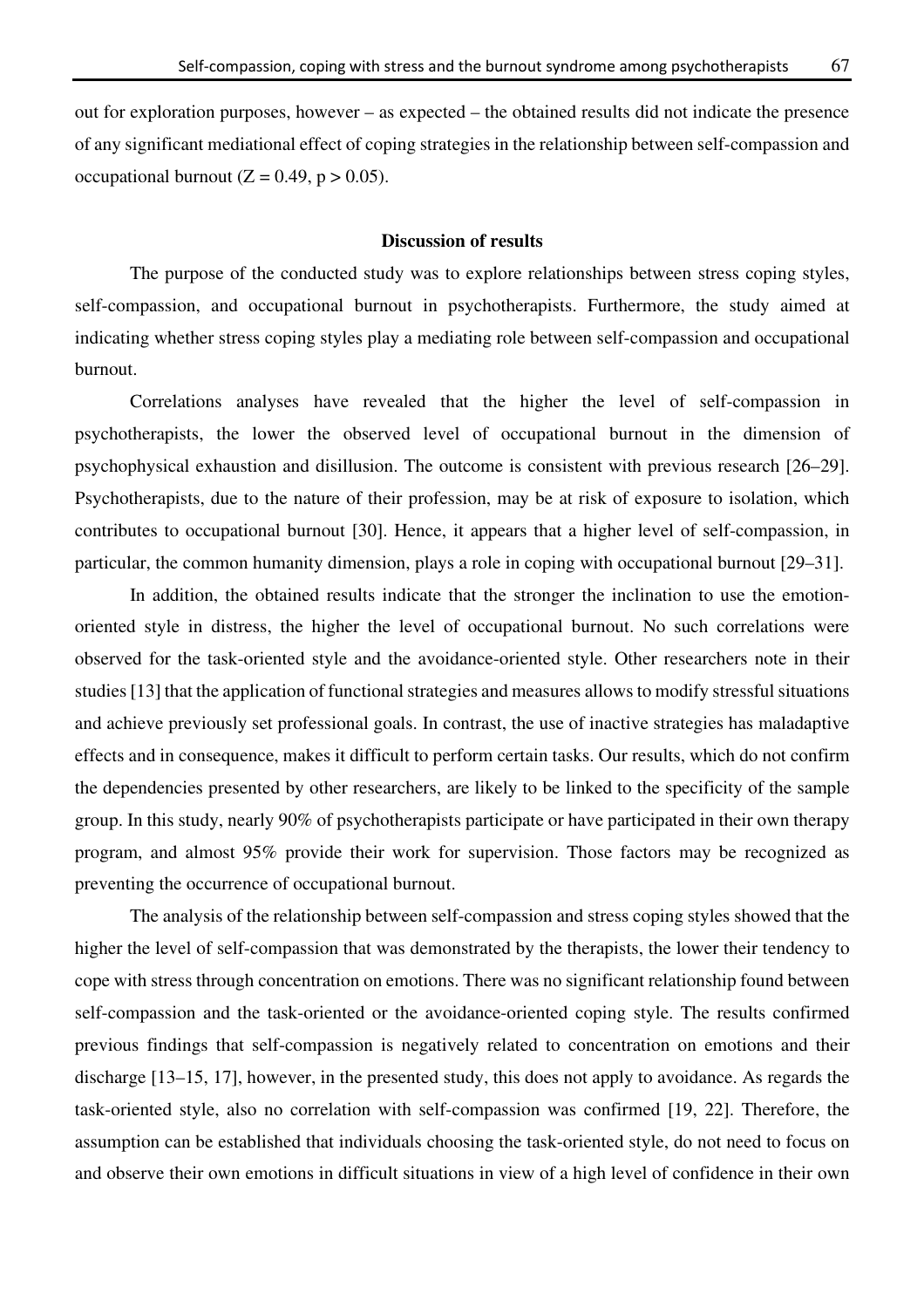abilities and resources. It is possible that they manage to discharge a considerable part of emotional tension by performing activities, as well as – according to the definition of self-compassion – they do not need to reject it nor identify with it.

In the presented study, it was analyzed whether the stress coping style could be a mediator in the relationship between self-compassion and occupational burnout. This hypothesis was proposed with great caution due to the lack of sufficient evidence to confirm such a nature of correlation. The results of the analysis revealed that the stress coping style does not play a mediating role in the relationship between self-compassion and occupational burnout. Due to the deficiency of reliable research, it is difficult to draw unambiguous conclusions. It can be considered that self-compassion directly affects occupational burnout and this impact does not disappear after including a mediator into the model in the form of stress coping styles in the sample group of psychotherapists. Taking into account the previous arguments for coping with stress by psychotherapists, it cannot be ruled out that the assumption of the mediational nature in this relationship would be confirmed in a different group of participants.

The results obtained in the presented study have significant practical implications. It has been confirmed that self-compassion is protective against occupational burnout. Self-compassion, according to the above-mentioned research results, may be considered as a resource to regulate emotions, and also more broadly – to achieve personal accomplishment. From the point of view of practical actions, it is also important that self-compassion may be developed. Some specific programs have been designed (Mindful Self-Compassion), the results of which can be considered as satisfactory. Those individuals who completed the training obtained an outcome indicating a lower level of depression, anxiety, as well as higher readiness for confrontation with their own emotions and better life satisfaction than before starting the training program [32]. It can be presumed that through developing self-compassion it is possible to reduce the risk of occupational burnout. This is crucial, in particular, if taking into consideration the specificity of the work in a therapeutic relationship but also during the preparation to perform this profession, many years of one's own work, aimed, *inter alia*, at designing the most adaptive strategies for a given individual to cope with distress. The profession of a psychotherapist, involving the therapist-client-relationship, is at high risk of stress, being exposed to hearing about difficult experiences of others, strongly empathizing with a patient, often when traumatic experiences are described. Thus, developing skills to regulate emotions through nourishing self-compassion can be recognized as an important part of personal development of psychotherapists, and also persons working as helping professionals.

Finally, it should be mentioned that there are some limitations of the conducted study, as well as it should be stressed that there are some prospects for future research. First of all, tools were used, the reliability of which did not allow to include all the dimensions of occupational burnout or self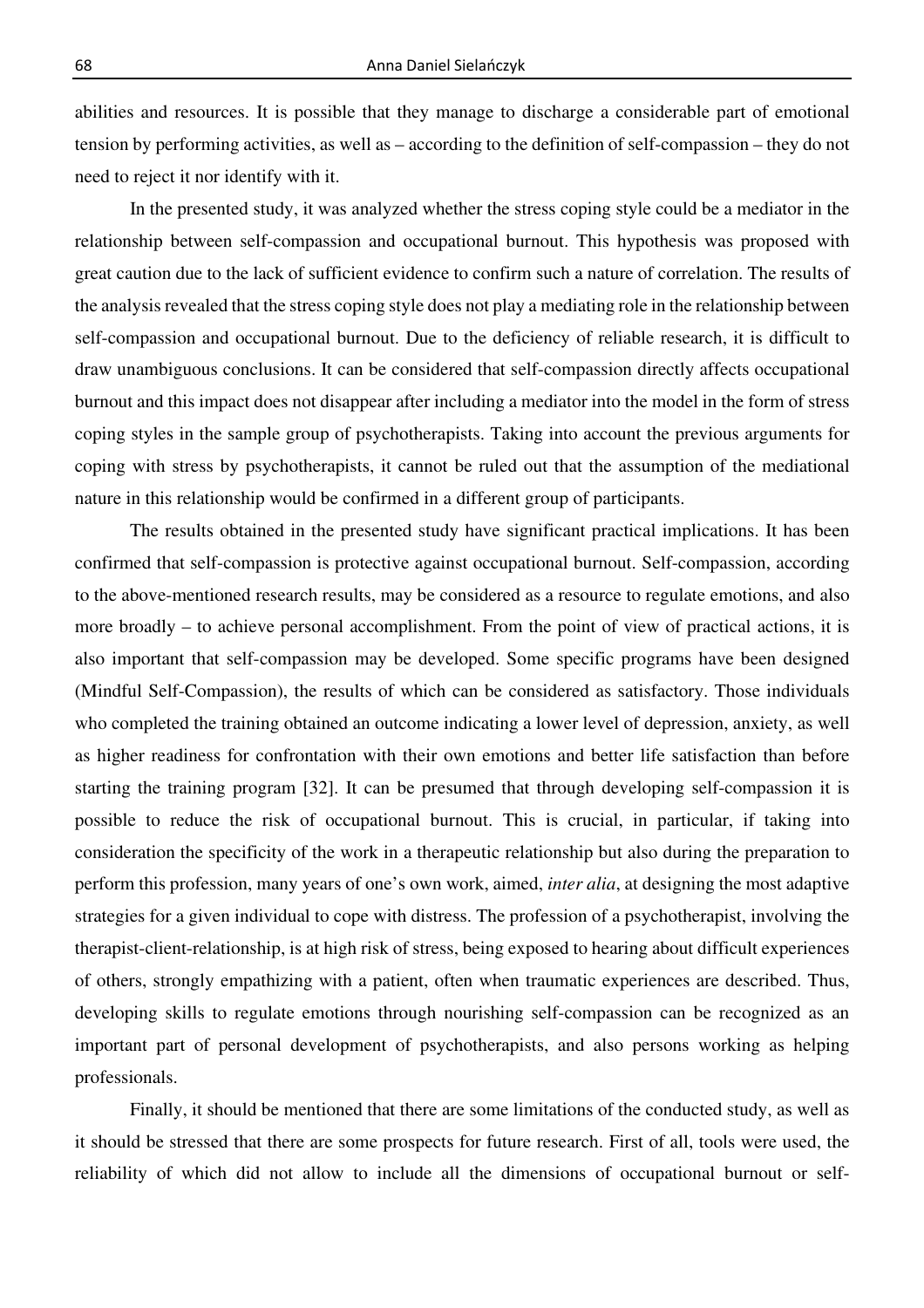compassion. Furthermore, the study included a quite homogenous sample group, with most of the participants having the tremendous effort of their own work already done and having strong support in the form of supervision. Therefore, it would be worthwhile to compare psychotherapists on the basis of gender and other demographic variables, and also the standard of their working conditions, whether they have undergone a therapy themselves and provide their work for supervision. All those could not have been realized in the study sample. Nevertheless, valuable information could be provided by a comparative study targeting psychotherapists and individuals from other professional areas being at risk of developing burnout symptoms.

## **Conclusions**

Summing up the obtained results and the performed analyses, the following conclusions can be drawn:

- − Psychotherapists demonstrating higher levels of occupational burnout more often choose the emotion-oriented style (EOS) and display lower levels of self-compassion.
- − In the sample group of psychotherapists, stress coping style does not play a mediating role in the relationship between self-compassion and occupational burnout.

#### **References**

- 1. Maslach Ch. Burned-out. Human Behavior, 1976; 5(9): 16−22.
- 2. Tucholska S. Christiny Maslach koncepcja wypalenia zawodowego: etapy rozwoju. Przegl. Psychol. 2001, 44(3): 301−317.
- 3. Maslach Ch, Leiter MP. Early predictors of job burnout and engagement. J. Appl. Psychol. 2008; 93: 498−512.
- 4. Santinello M. The burnout syndrome. Pordenone: Erip, Italy; 1990.
- 5. Sęk H. Uwarunkowania i mechanizmy wypalenia zawodowego w modelu społecznej psychologii poznawczej. W: Sęk H, red. Wypalenie zawodowe. Przyczyny, mechanizmy, zapobieganie, Warszawa: Wydawnictwo Naukowe PWN; 2000.
- 6. Tucholska S. Wypalenie zawodowe u nauczycieli. Psychologiczna analiza zjawiska i jego osobowościowych uwarunkowań, Lublin: Wydawnictwo KUL; 2009.
- 7. Cherniss C. Role of professional self-efficacy in the etiology and amelioration of burnout. In: Schaufeli WB, Maslach C, Marek T, ed. Professional burnout: recent developments in theory and research. Washington, DC: Taylor & Francis; 1993, pp. 135−149.
- 8. Strealu J. Jaworowska A. Wrześniewski K. Szczepaniak P. Kwestionariusz Radzenia Sobie w Sytuacjach Stresowych. Podręcznik do polskiej normalizacji. Warszawa: Pracownia Testów Psychologicznych Polskiego Towarzystwa Psychologicznego, 2009.
- 9. Ogińska-Bulik N. Stres zawodowy i jego konsekwencje w grupie pracowników sektora usług społecznych rola inteligencji emocjonalnej*.* Przegl. Psychol. 2008; 51(1):69−85.
- 10. Grygorczuk A. Pojęcie stresu w medycynie i psychologii. Via Medica 2008, 5(3): 111−115.
- 11. Lee RT, Ashforth BE. A meta-analytic examination of the correlates of the three dimensions of job burnout. J. Appl. Psychol. 1996; 81(2):123–133.
- 12. Piotrowski A. Stres i wypalenie zawodowe funkcjonariuszy Służby Więziennej. Warszawa: Difin, 2010.